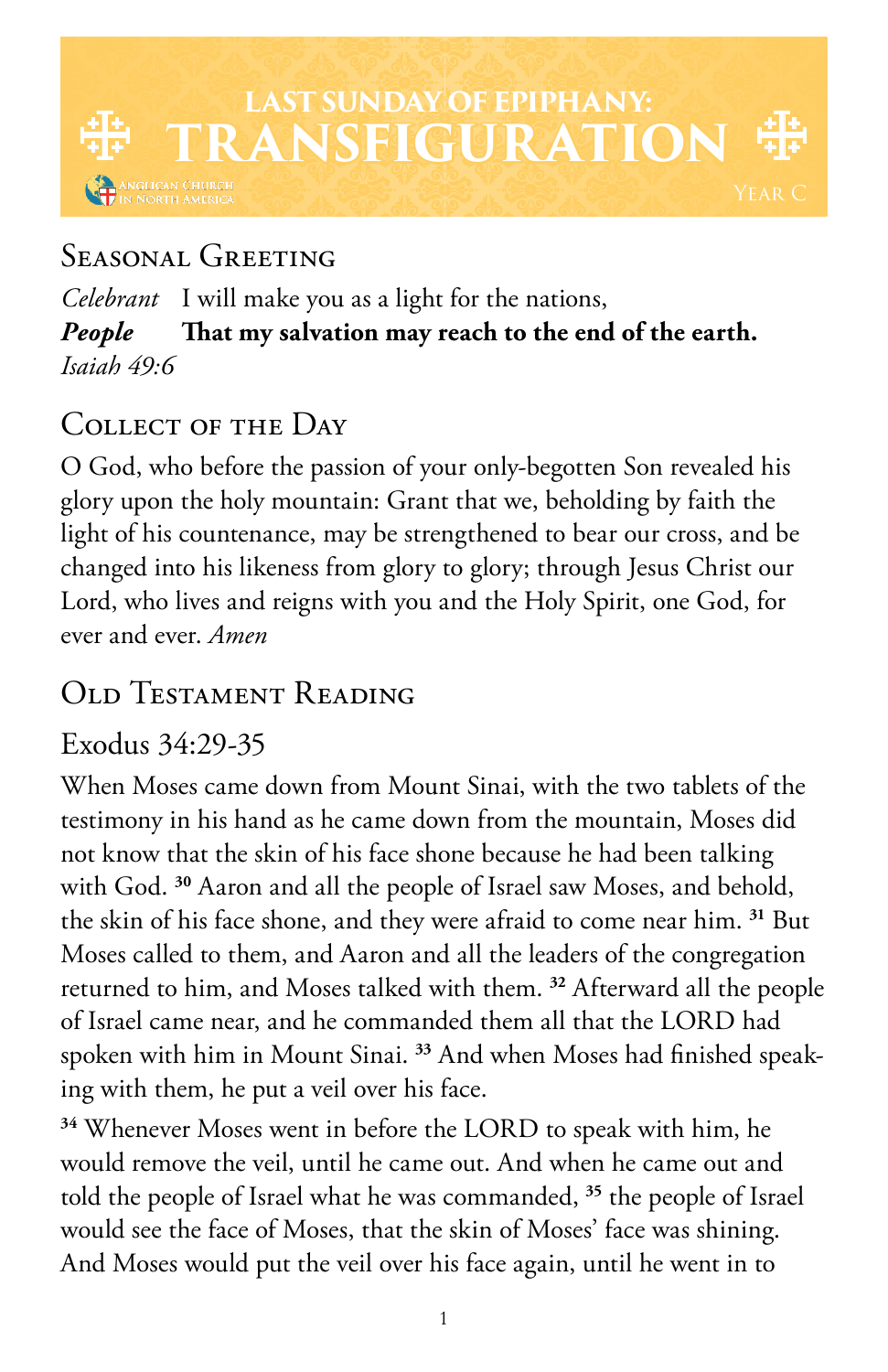speak with him.

*Reader:* The word of the Lord. *People:* **Thanks be to God.** 

## Psalter Verses

*(In said services, the psalm verses may be placed between the Epistle and the Gospel, with the congregation standing in preparation for the Gospel. At services where there is a hymn or canticle before the Gospel, the psalm might be said between the Old Testament and Epistle, the people seated.)*

### Psalm 99

- **<sup>1</sup>** The LORD is King; let the peoples tremble; \* he sits between the cherubim; let the earth shake.
- **<sup>2</sup>** The LORD is great in Zion \* and high above all peoples.
- **<sup>3</sup>** They shall give thanks unto his Name, which is great and wonderful; \* holy is he and mighty, a King who loves justice.
- **<sup>4</sup>** You have established equity; \* you have executed judgment and righteousness in Jacob.
- **<sup>5</sup>** O magnify the LORD our God, \* and fall down before his footstool, for he is holy.
- **<sup>6</sup>** Moses and Aaron among his priests, and Samuel among those who call upon his Name, \*

they called upon the LORD, and he heard them.

**<sup>7</sup>** He spoke to them out of the cloudy pillar, \* for they kept his testimonies and the law that he gave them.

**<sup>8</sup>** You heard them, O LORD our God; \* you forgave them, O God, yet punished their evildoings.

**<sup>9</sup>** O magnify the LORD our God, and worship him upon his holy hill, \* for the LORD our God is holy.

## Epistle Reading

## 1 Corinthians 12:27-13:13

Now you are the body of Christ and individually members of it. **<sup>28</sup>** And God has appointed in the church first apostles, second prophets, third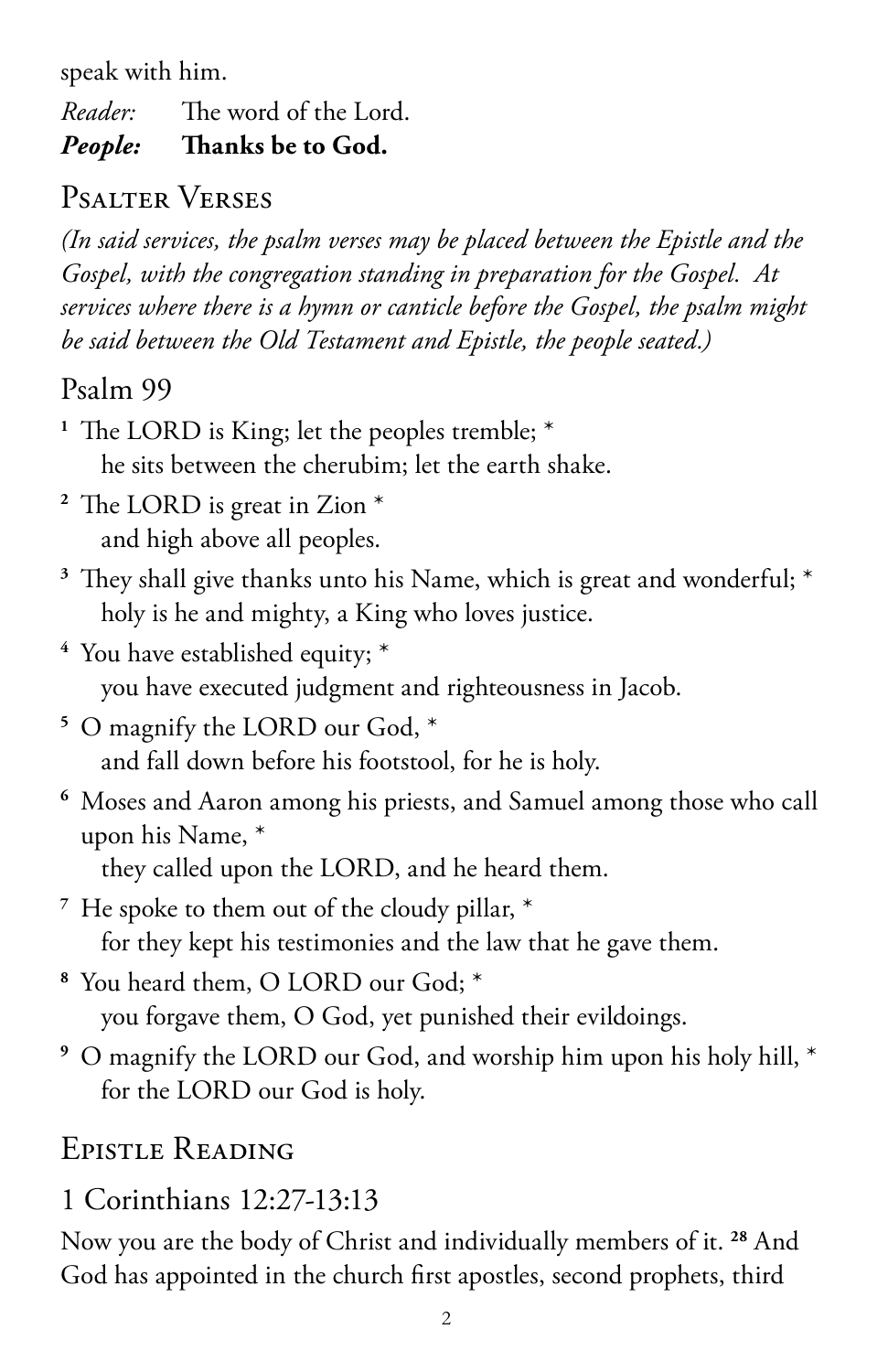teachers, then miracles, then gifts of healing, helping, administrating, and various kinds of tongues. **<sup>29</sup>** Are all apostles? Are all prophets? Are all teachers? Do all work miracles? **<sup>30</sup>** Do all possess gifts of healing? Do all speak with tongues? Do all interpret? **<sup>31</sup>** But earnestly desire the higher gifts.

And I will show you a still more excellent way.

13 If I speak in the tongues of men and of angels, but have not love, I am a noisy gong or a clanging cymbal. **<sup>2</sup>** And if I have prophetic powers, and understand all mysteries and all knowledge, and if I have all faith, so as to remove mountains, but have not love, I am nothing. **<sup>3</sup>** If I give away all I have, and if I deliver up my body to be burned,[a] but have not love, I gain nothing.

**4** Love is patient and kind; love does not envy or boast; it is not arrogant **<sup>5</sup>** or rude. It does not insist on its own way; it is not irritable or resentful; **<sup>6</sup>** it does not rejoice at wrongdoing, but rejoices with the truth. **<sup>7</sup>** Love bears all things, believes all things, hopes all things, endures all things.

**8** Love never ends. As for prophecies, they will pass away; as for tongues, they will cease; as for knowledge, it will pass away. **<sup>9</sup>** For we know in part and we prophesy in part, **<sup>10</sup>** but when the perfect comes, the partial will pass away. **<sup>11</sup>** When I was a child, I spoke like a child, I thought like a child, I reasoned like a child. When I became a man, I gave up childish ways. **<sup>12</sup>** For now we see in a mirror dimly, but then face to face. Now I know in part; then I shall know fully, even as I have been fully known. **<sup>13</sup>** So now faith, hope, and love abide, these three; but the greatest of these is love.

*Reader:* The word of the Lord.

*People:* **Thanks be to God.** 

The Holy Gospel

*Deacon:* The Holy Gospel of Our Lord Jesus Christ, according to St. Luke

#### *People:* **Glory to you, Lord Christ.**

### Luke 9:28-36

Now about eight days after these sayings he took with him Peter and John and James and went up on the mountain to pray. **29** And as he was